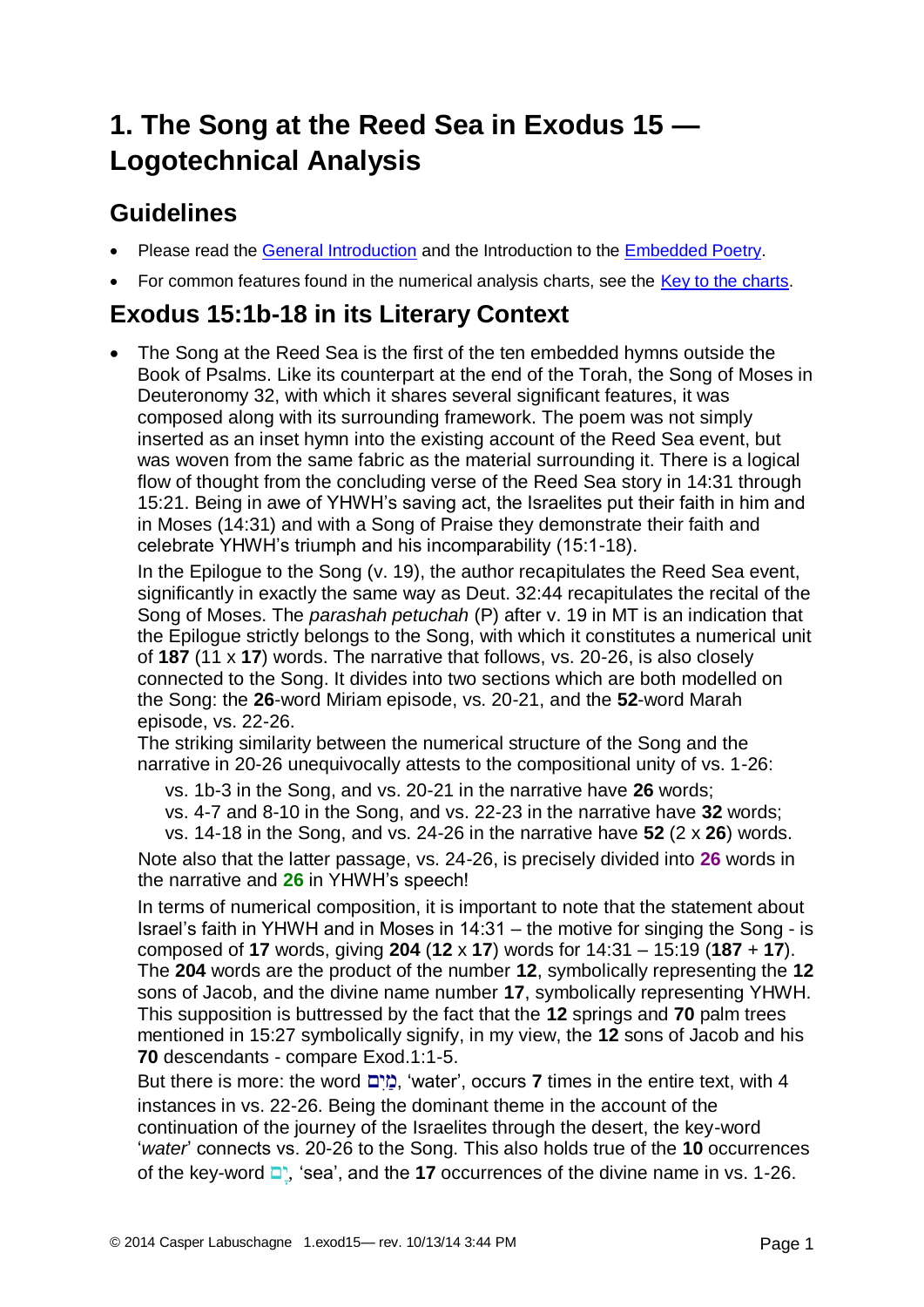## **Special Features of the Song at the Reed Sea**

- $\bullet$  I regard vs. 1b-18 as the poem proper. It is concluded by a Coda (v. 18, suddenly phrased in the  $3^{rd}$  person after the  $2^{nd}$  person passage in vs. 6-17). The poem is followed by a semi-poetic Epilogue (v. 19) which is closely linked to the Song by the significant number of words in vs. 1b-19, **187** (**11** x **17**).
- As the first embedded hymn in the Torah, the Song at the Reed Sea is a high grade numerical composition. As such, it sets the fashion for its counterpart at the end of the Torah, the Song of Moses in Deuteronomy 32. Like the Song of Moses, its strophic structure is clearly determined by the divine name numbers **17** and **26**, and by the *kabod* number **32**, the decimal value of *kbwd*, 'glory' (20 + 2 + 6 + 4 = **32**), as shown in the chart. These numbers are woven into the fabric of the text in various ways, most significantly by way of concatenation in vs. 1-13. Moreover, they determine the strophic structure to a great extent.
- Apart from its impressive numerical features, the most defining characteristic of the Song is its unique, markedly regular rhetorical structure. It has exactly **39** verselines which are deliberately divided into **26** in vs. 1b-13 (Cantos I-III) and **13** in vs. 14-18 (Canto IV), in order to constitute the *YHWH-'èchad* formula: **39** = **26** + **13**, which clearly alludes to YHWH's uniqueness so forcefully expressed in the meaningful centre of the Song (v. 11). **39** happens to represent the numerical value of the name Moses! See Observation 3.

The **39** verselines are consistently made up of strikingly terse bicola, giving **78** (3 x **26**) cola in total, divided into **52** (2 x **26**) in vs. 1b-13 and **26** in vs. 14-18.

The key to the understanding of the rhetorical structure is to be found in the three staircase parallelisms which appear at strategic points in the text: in v. 6, v. 11, and v. 16e-h (Perles, Cross & Freedman, Muilenburg, Howell, Fokkelman and others – see the Select Bibliography at the end of the file):

| ֶנֶאֲדָרָי בַּכְָּחַ^<br>וִימְיִנְךְ יִהוָת<br>v.6 | majestic in power!<br>Your right hand YHWH,      |
|----------------------------------------------------|--------------------------------------------------|
| ּהִרְעַץ אוֹיִב<br>יִמְינְהָ יְהוֶה <i>ַ</i>       | Your right hand YHWH<br>shattered the enemy!     |
| בְאֵלִם`יִהוָׂה v. 11                              | Who is like you<br>among the gods, YHWH?         |
| ֶנֶאֲדֶר בַּקְדֶשׁ^<br> מִי כָּמִׂכָה              | majestic in holiness?<br>Who is like you         |
| נוֹרָא תְהִלָּת עִּשָּׂה כֵּלֶא:                   | Awesome in radiance working wonders!             |
| עַמַּךְ יְהוָה v. 16e-h<br>עד<br>יעב               | Till they pass by: your people, YHWH!            |
| ַעֲם־זֶוּ קָנְיִתָ׃<br>ע ד                         | Till they pass by: the people you have produced! |

This exceptionally terse staccato style  $(2+2+2+2; 2+2+2+2+2; 2+2+2+3, 2+2+2+2+3)$ which can vary in terseness, e.g. in v.  $2(3+3+3+3)$  and v.  $3(3+2)$ , has great power of expression. This also holds true for the unique phenomenon of the 1-word cola in v. 8d and 14b. The significantly longer second strophe in v. 5, which has 4 words, obviously functions to mark the end of Canto I and to focus special attention on the two extra words: בְּמוֹ־אָבֵן, 'like a stone'. This phrase recurs in v. 16 as one word: , 'as a stone'. Compare , 'as lead', in v. 10c at the end of Canto II. For an overview of the compositional structure of the Song, see Observation 2.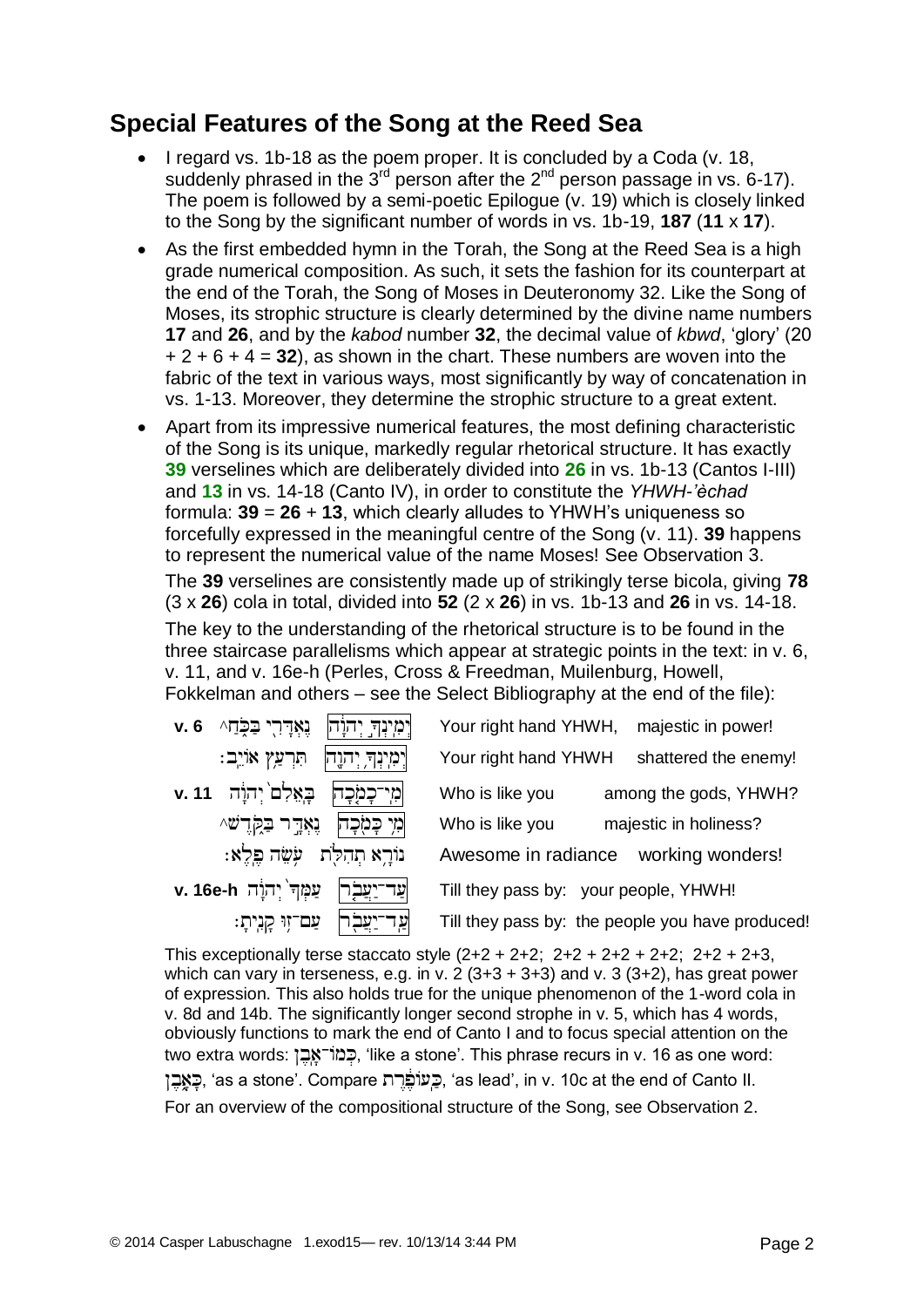### **Strophic structure** - Canto/Stanza: || Canticle/Section boundary: | Staircase: ...

- Labuschagne: The canto structure of the Song is based on content and the direction of address, while the strophic structure is primarily based on numerical grounds: vs. 1b-3, 4-5 || 6-7, 8-10 || 11, 12-13 || 14-15 | 16a-d-16e-h, 17-18 (4 cantos, with 9 strophes - v. 11 being the central strophe – and **39** verselines with **78** (3 x **26**) cola – compare Fokkelman). In terms of content and verselines, I find a strong caesura - ||| - between vs. 1b-13 and 14-18 - See Observation 2.
- Pieter van der Lugt (private communication, 2014): 1-2, 3-5  $\parallel$  6-8, 9-10  $\parallel$  11-13, 14-16ab || 16cd-18 (4 cantos, 21 verselines, 44 cola, taking vs. 8 and 15 as tricola).
- Duane Christensen (BIBAL.net, 2006) takes v. 19 as part of the poetic body of the poem, which he arranges in a nested menorah pattern: 1, 2-3, 4-5, 6-7, 8, 9, 10, 11-12a, 12b-13, 14-15, 16, 17-18, 19 (13 strophes), with v. 10 at the centre.
- Jan P. Fokkelman (*Major Poems of the Hebrew Bible,* Volume I: Ex. 15, Deut 32, and Job 3, Assen, 1998, pp. 24-53) follows Perles, Cross & Freedman, and Muilenburg in broad outline: 1, 2-3, 4-5 || 6, 7, 8, 9, 10, 11 || 12-13, 14, 15a-d, 15e-16d || 16e-h, 17, 18 (4 stanzas with 16 strophes, **39** verselines and **78** cola).
- R.D. Patterson ("The Song of Redemption", *WTJ* 57 (1995), 453-461): 1b-2 || 3-5, 6 || 7, 8-10, 11 ||12-16a, 16b || 17-18.
- Maribeth Howell ("Exodus 15,1b-18: A poetical Analysis", *ETL* 65 (1989), 5-42): 1b, 2-3, 4-5, 6-7, 8-10, 11-12 || 13, 14-16, 17, 18. She finds 2 stanzas with 10 strophes, taking vs. 13 as a separate strophe and vs. 14-16 as one strophe. Though she uses the term bicolon (finding 72 cola), she does not explicitly refer to (verse)line, of which there are 36 in her colometric division, taking vs. 8c-f, 14a-d, and 16e-h as bicola: 8c-d, 14a-b, and 16c-d.
- C. Houtman (*Exodus,* 1989): 1, 2-3, 4-5, 6-7, 8-10, 11, 12-17, 18 (6 strophes, regarding v. 1b as setting the stage, and v. 18 as a coda).
- D. N. Freedman ("The Song of the Sea", in: *Pottery, Poetry and Prophecy,* Winona Lake IN, 1980, pp. 179-186): 1, 2 || 3-5, 6 || 7-8, 9-10 11, 12-14, 15-16ad 16e-h || 17-18 (4 sections with 10 strophes). Compare F. Perles (1896) below.
- James Muilenburg ("A Liturgy on the Triumphs of Yahweh", in: *Studia Semitica et Biblica Th. C. Vriezen dedicata* (1966), pp. 233-251): 1b | 2-3, 4-5, 6 || 7-8, 9-10  $\overline{11}$  || 12-14, 15-16b,  $\overline{16}$ cd || 17 | 18 (3 divisions concluded by hymnic responses).
- John D. W. Watts (*Vetus Testamentum* 7, 1957): 1b-3, 4-5 | 6-7, 8-10, 11-12 || 13 + 14a + 15a + 15b + 16bc | 17a + 15c + 16a + 14b + 17b + 17c (2 parts with two strophes each: 1b-12, in a strict sense the Song at the Sea, and 13-17 (reconstructed), the effect of Israel's deliverance upon its later history).
- Marc Rozelaar (*Vetus Testamentum* 2, 1952): 1b, 2-5, 6-10, 11-13, 14-17, 18 (4 strophes, with 1b as a prologue and 18 as an epilogue).
- F.M.Th. de Liagre Böhl (*Tekst en Uitleg,* 1928) regards v. 19 as part of the poetic body of the poem in its present form: 1b-2, 3-5, 6-7, 8-9 || 10-11, 12-14, 15-16b, 16c-18 (2 sections with originally 8 strophes (4 + 4), to which v. 19 was later added to form the  $9<sup>th</sup>$  strophe: v. 18-19).
- F. Perles ("Zur althebräischen Strophik", *WZKM* 10 (1896), 103-114. He deserves the credit for being, as far as I know, the first to identify the structuring function of the three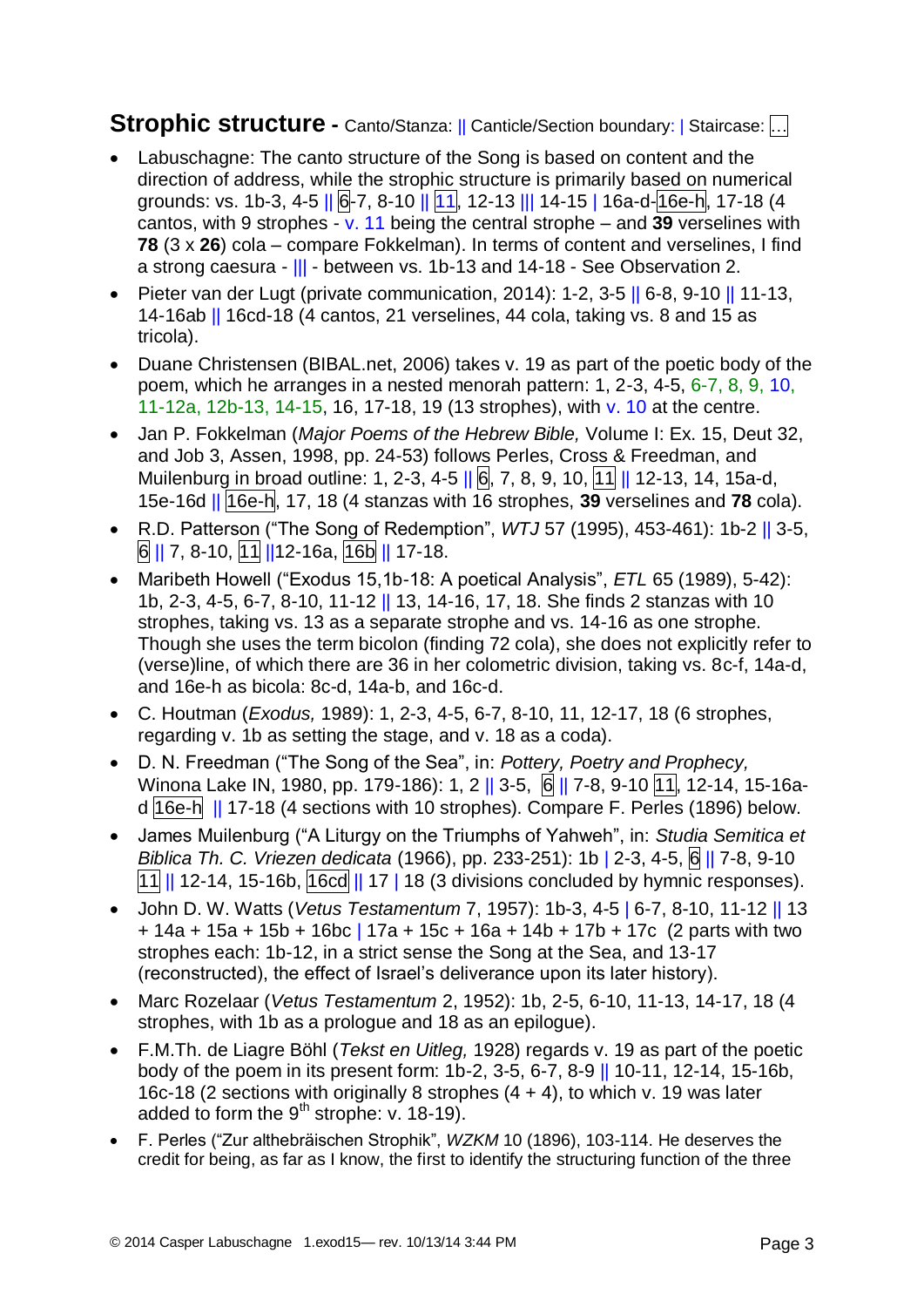staircase paralellisms): 1b-3, 4-5, 6 || 7-10, 11 || 12-16a, 16b || 17-18. Compare also F. Perles, "On the Strophic Form of Exodus 15", *JQR* 17 (1926-27) 403-404.

## **Logotechnical analysis**

- Columns **a** and **b** show the number of words before and after the atnach.
- Column  $\mathbf{c}$ : the poem (2<sup>nd</sup> and 3<sup>rd</sup> person); **d**: words in the narrative framework.
- The numbers to the right of the Hebrew text relate to the 39 verselines.

|                                                                                     | <b>Total</b>   |                | a              | $\mathbf b$                          | c/c       | $\mathbf d$                 |
|-------------------------------------------------------------------------------------|----------------|----------------|----------------|--------------------------------------|-----------|-----------------------------|
| אָז יַשִׁיר־מֹשֶׁה וּבְנֵי יִשְׂרָאֵל<br>1 a Narrative                              |                | 5              | 5              |                                      |           | 5                           |
| אֶת־הַשִּׁירָה הַזּאת` 'לַיִהוַֹה<br><b>Framework</b>                               |                | 4              | 4              |                                      |           | $\overline{4}$              |
| וַיֹּאמְרִוּ לֵאמִרי                                                                |                | $\overline{2}$ | $\overline{2}$ |                                      |           | $\overline{2}$              |
| אָשִׁיָרָה 4ְּלֵיהוָה<br>1b The word רָיִינָאָה נְאָה, הָם                          | $\mathbf 1$    | 5              |                | 5                                    | 5         |                             |
| ּרַמָה <sup>ו</sup> ּבַיֵּם:<br>'sea', occurs 10x<br>סוּס וְרֹכְבְוֹ                | $\overline{2}$ | 4              |                | 4                                    | 4         |                             |
| Hymnic Introitus, v. 1b<br>in vs. 1-26                                              |                | 9              | $\overline{0}$ | 9<br>$\ddot{}$                       | 9<br>$=$  | $\overline{0}$<br>$\ddot{}$ |
| ַוַיִּהִי־לִי לְישׁוּעֲה^<br>עָּיִי וְזִמְרָת <sup>' 1</sup> ְיָה<br>$\overline{2}$ | 3              | 6              | 6              |                                      | 6         |                             |
| זָה אֵלִי וְאַנְוָהוּ אֱלֹהֵי אָבִי וַאֲרֹמְמֶנְהוּ:                                | $\overline{4}$ | 6              |                | 6                                    | 6         |                             |
| ן דּרְנֶה¦ אִישׁ מִלְחָמָה ^ ¶יִהוֵה¦ שִׁמִו:<br>3                                  | 5              | 5              | 3              | 2                                    | 5         |                             |
| Total, v. 2-3                                                                       |                | 17             | 9              | 8<br>$\ddot{}$                       | 17        | $\overline{0}$              |
| Total, v. 1b-3<br>Strophe 1                                                         |                | 26             | 9<br>$=$       | $+ 17$                               | $= 26$    | $\overline{0}$              |
| מַרְכְּבִׂת פַּרְעָׂה וְחֵילִוֹ יָרֵה <sup>2</sup> ּבַיָּם^<br>$\overline{4}$       | 6              | 5              | 5              |                                      | 5         |                             |
| וּמִבְחַר שֲלִשָׁיו<br>טִּבִעְוּ <sup>3</sup> ּבְיַם־סְוּף :                        | 7              | 5              |                | 5                                    | 5         |                             |
| תְּהֹמָת יְכַסְיֶמוּ ^ יָרְדִוּ בִמְצוֹלִת כְּמוֹ־אָבֵן:<br>5                       | 8              | 6              | 2              | 4                                    | 6         |                             |
| Strophe 2<br>Total, v. 4-5                                                          |                | 16             | $= 7$          | + 9                                  | 16<br>$=$ | $\overline{0}$<br>+         |
| <b>Canto I</b><br><b>Total, v. 1b-5</b>                                             |                | 42             | $= 16$         | $+26$                                | 42<br>$=$ | $\overline{0}$<br>$+$       |
| 6<br>יְמִינְךְ <sup>6</sup> יְהוָ <sup>ׂ</sup> ה<br>ֶנֶאָדְרָי בַּכְּחַ^            | 9              | $\overline{4}$ | 4              |                                      | 4         |                             |
| יִמְיְנְךָ <sup>ק</sup> ִתְוֶת<br>ּתִּרְעַץ אוֹיֵב                                  | 10             | 4              |                | $\overline{4}$                       | 4         |                             |
| וּבְרָב גְּאוֹנְךָ הַהֲרָס קָמֶיךָ^<br>$\overline{7}$                               | 11             | 4              | $\overline{4}$ |                                      | 4         |                             |
| ּתְשַׁלַּח הֲרַנְן הָאַכְלֵמוֹ כַּקֵשׁ:                                             | 12             | 4              |                | 4                                    | 4         |                             |
| Strophe 3<br>Total, v. 6-7                                                          |                | 16             | 8<br>$=$       | $\overline{\mathbf{8}}$<br>$\ddot{}$ | $= 16$    | $+ 0$                       |
| Total, v. 4-7                                                                       |                | 32             | $= 15$         | $+ 17$                               | $= 32$    | $\overline{0}$<br>$\ddot{}$ |
| Total, v. 1b-7                                                                      |                | 58             | $= 24$         | $+34$                                | $= 58$    | $\overline{0}$<br>$\ddot{}$ |
| וּבְרְוּחַ אַפֵּיה<br>נֵצֵרמוּ <sup>ו</sup> מַיִם<br>8 The word 'water',            | 13             | 4              | 4              |                                      | 4         |                             |
| occurs 7 times<br>נזלים^<br>נִצִּבְוּ כְמוֹ־נֵד                                     | 14             | 4              | 4              |                                      | 4         |                             |
| קִפְאָוּ תְהֹמָת בְּלֶב <sup>-4</sup> ְם:<br>in vs. 1-26                            | 15             | 4              |                | 4                                    | 4         |                             |
| אָמַר אוֹיֵב אֶרְדִׂף אַשָּׂיג<br>9                                                 | 16             | 4              | 4              |                                      | 4         |                             |
| אַחַלֵק שָׁלֵל ^ תִּמְלָאֵמוֹ נַפִּשִׁי                                             | 17             | 4              | $\overline{2}$ | 2                                    | 4         |                             |
| אָרִיק חַרִבִּי תּוֹרִישֵׁמוֹ יַדִי:                                                | 18             | 4              |                | 4                                    | 4         |                             |
| כסמו לים^<br>10 Middle words:<br>נשפת בריחד                                         | 19             | 4              | 4              |                                      | 4         |                             |
| צֹלַלוּ כַּעוּפֶרֶת<br><mark>ּבְמַיִם</mark> אַדִירִים:<br>$82 + 4 + 82$            | 20             | 4              |                | 4                                    | 4         |                             |
| <b>Total, v. 8-10</b><br>Strophe 4                                                  |                | 32             | $= 18$         | $+ 14$                               | $= 32$    | <u>0</u><br>+               |
| <b>Canto II</b><br><b>Total, v. 6-10</b>                                            |                | 48             | $= 26$         | $+22$                                | $= 48$    | 0<br>$\ddot{}$              |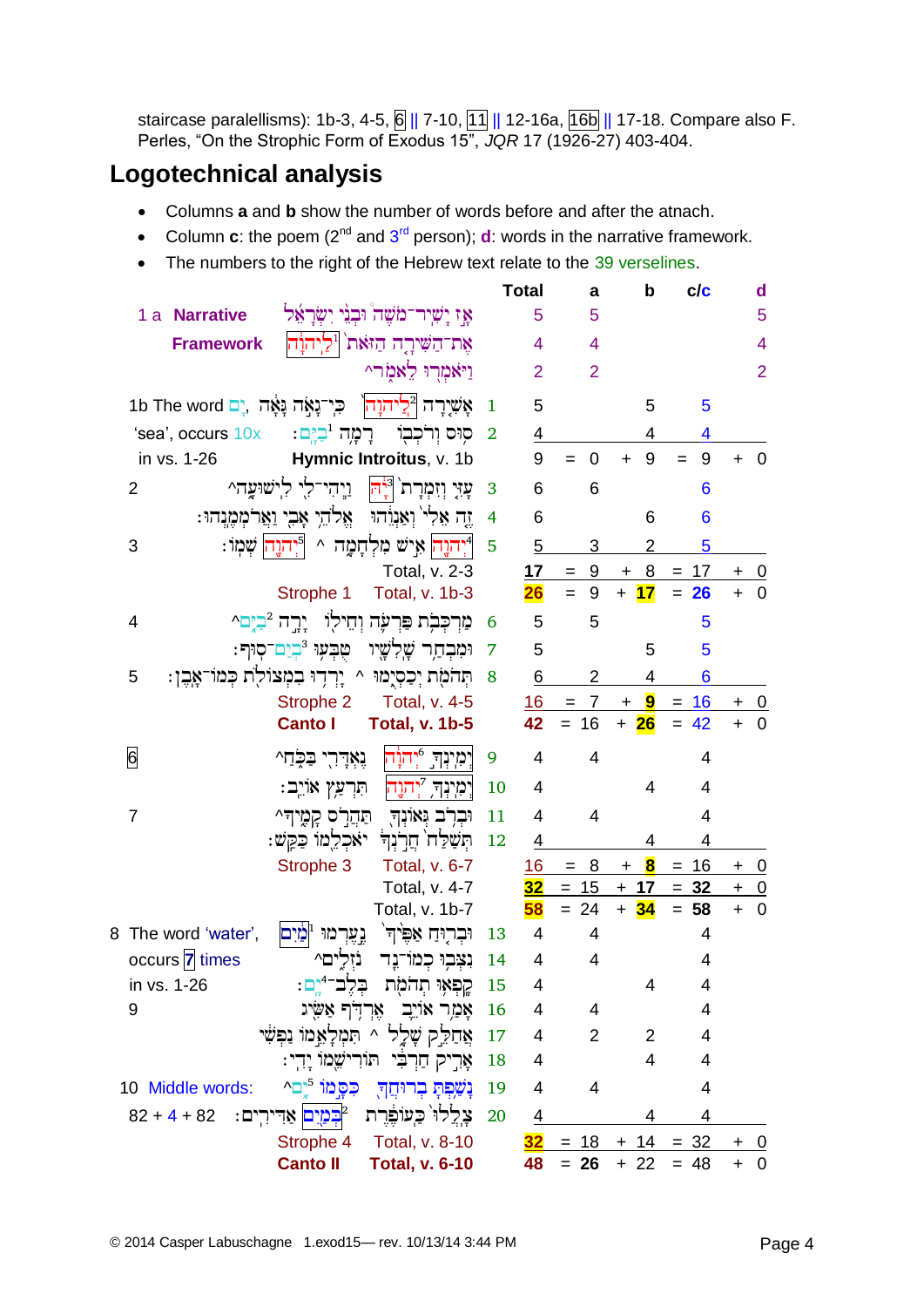| 11      | Middle strophe:                                                           | בְּאֵלִם` 10 <del>ּיִהוָּה</del>                                                              | מִי־כָמַׂכָה                                                  | 21 | 4                       | 4              |                  |                 | 4              |                  |                         |
|---------|---------------------------------------------------------------------------|-----------------------------------------------------------------------------------------------|---------------------------------------------------------------|----|-------------------------|----------------|------------------|-----------------|----------------|------------------|-------------------------|
|         | Designed meaningful                                                       | גָאָרֶר בַּקְרֶשׁ^                                                                            | מִי כַּמִּכָה                                                 | 22 | 4                       | 4              |                  |                 | 4              |                  |                         |
|         | centre: $9 = 4 + 1 + 4$                                                   | ִעְשֶׂה בֵּלֵא:                                                                               | נוֹרָא תִהְלָת                                                | 23 | 4                       |                |                  | 4               | 4              |                  |                         |
|         |                                                                           | Strophe 5                                                                                     | Total, v. 11                                                  |    | $12 -$                  | 8<br>$=$       |                  | $+4$            | $= 12$         | $\ddot{}$        | $\overline{\mathbf{0}}$ |
|         |                                                                           |                                                                                               | Total, v. 8-11                                                |    | 44                      | $= 26$         |                  | $+ 18$          | 44<br>$=$      |                  | $+$ 0                   |
|         |                                                                           |                                                                                               | Total, v. 6-11                                                |    | 60                      | $= 34$         |                  | $+ 26$          | $= 60$         | $\ddot{}$        | $\mathbf 0$             |
| 12      |                                                                           | ּתִּבְלָעֱמוֹ אָרֵץ:                                                                          | <b>ֲ</b> נִטְיֹתָ`יְמְיַיְּנְךָ                               | 24 | 4                       | 4              |                  |                 | 4              |                  |                         |
| 13      |                                                                           | נָּחִיתָ בְחַסְדְךָ _ עַם־זַוּ גָּאֲלְתָ^                                                     |                                                               | 25 | 5                       | 5              |                  |                 | 5              |                  |                         |
|         |                                                                           | ּאָל־נְוֶה קָדְשֶׁךָ׃                                                                         | גִּהַלְתָּ בְעָזָךָ                                           | 26 | 5                       |                |                  | 5               | 5              |                  |                         |
|         |                                                                           |                                                                                               | Strophe 6 Total, v. 12-13                                     |    | 14                      | 9<br>$=$       | $+$              | $5\overline{)}$ | $= 14$         | $\ddot{}$        | $\overline{0}$          |
|         |                                                                           |                                                                                               | Canto III Total, v. 11-13                                     |    | 26                      | $= 17$         | $\ddot{}$        | 9               | $=$ 26         | $\ddot{}$        | $\overline{\mathbf{0}}$ |
|         |                                                                           |                                                                                               | Total, v. 8-13                                                |    | <b>58</b>               | $= 35$         |                  | $+23$           | $= 58$         | $\ddot{}$        | $\overline{\mathbf{0}}$ |
| 14      |                                                                           | יִרְנַזְוּוֹ                                                                                  | שֶׁמְעִרְ עַמְיָם                                             | 27 | 3                       | 3              |                  |                 | 3              |                  |                         |
|         |                                                                           | ּיֹשָׁבֵי פִּלָשֵׁת:                                                                          | חֵיל אֲחַז                                                    | 28 | 4                       |                |                  | 4               | $\overline{4}$ |                  |                         |
| 15      |                                                                           |                                                                                               | אַז נִבְהֲלוֹ אַלוּפֵי אֱדוֹם                                 | 29 | $\overline{\mathbf{4}}$ | 4              |                  |                 | 4              |                  |                         |
|         |                                                                           |                                                                                               | אֵילֵי מוֹאָבׁ יִאתֲזֶמוֹ רֶעֲד^                              | 30 | 4                       | 4              |                  |                 | 4              |                  |                         |
|         |                                                                           |                                                                                               | ַנַמֹּגוּ כִ <i>ּ</i> ל יֹשְׁבֵי כְנְעַן:                     | 31 | 4                       |                |                  | 4               | 4              |                  |                         |
|         | Canticle IV.1 Strophe 7 Total, v. 14-15                                   |                                                                                               |                                                               |    | 19                      | $= 11$         | $+$              | 8               | 19<br>$=$      | $+$              | $\overline{0}$          |
| $16a-d$ |                                                                           | بنهم ةتهاشه للمنفس لقناء                                                                      |                                                               | 32 | 4                       | 4              |                  |                 | 4              |                  |                         |
|         |                                                                           |                                                                                               | בִּנְרָל זְרוֹעֲךָ יִדְמָוּ כְּאֱבֶן^                         | 33 | 4                       | 4              |                  |                 | 4              |                  |                         |
| $16e-h$ |                                                                           | ַעַמִּךְ <sup>וּ</sup> יִדוַיַּה                                                              | עַר־יַעֲבָר                                                   | 34 | 4                       |                |                  | 4               | 4              |                  |                         |
|         |                                                                           |                                                                                               | עַר־יַעֲבָר  עַם־זִוּ קָנִיתָ:                                | 35 | 5                       |                |                  | 5               | 5              |                  |                         |
|         |                                                                           | Strophe 8                                                                                     | Total, v. 16                                                  |    | 17                      | 8              | $+$              | 9               | 17<br>$=$      |                  | $\overline{0}$          |
| 17      |                                                                           | תִּבְאָמוֹ וְתִטָּעֲמוֹ ` בִּהַר נַחֲלָתְדֹּ                                                  |                                                               | 36 | 4                       | 4              |                  |                 | 4              |                  |                         |
|         |                                                                           | ּפַּעֲלִתָּ <sup>10</sup> יִת <u>ו</u> ַה/                                                    | מָכְוֹן לְשָׁבְתְּךָ                                          | 37 | 4                       | 4              |                  |                 | 4              |                  |                         |
|         |                                                                           |                                                                                               | מִקְדָ <sup>יָ</sup> שׁ <b>אֲרֹנֶי</b>   כּוֹנְנִוּ יָדֶיךְ : | 38 | 4                       |                |                  | 4               | 4              |                  |                         |
| 18      | Coda                                                                      | לִעֹּלַם וַעֲד:                                                                               | ו יִמְלְךְ $\Gamma$ וּ יִ                                     | 39 |                         | 4              |                  |                 | 4              |                  |                         |
|         |                                                                           | Strophe 9                                                                                     | Total, v. 17-18                                               |    | 16                      | $= 12$         | $\boldsymbol{+}$ | 4               | $= 16$         | +                | <u>_0</u>               |
|         |                                                                           | <b>Canticle IV.2</b>                                                                          | Total, v. 16-18                                               |    | 33                      | $= 20$         |                  | + 13            | $= 33$         | $\color{red}{+}$ | $\overline{0}$          |
|         |                                                                           | <b>Canto IV</b>                                                                               | <b>Total, v. 14-18</b>                                        |    | 52                      | $= 31$         |                  | $+21$           | $= 52$         | $\pm$            | $\overline{0}$          |
|         |                                                                           |                                                                                               | Total, v. 6-18                                                |    | 126                     | $= 78$         |                  |                 | $+ 48 = 126$   | $\ddot{}$        | $\overline{0}$          |
|         |                                                                           | <b>The Song</b>                                                                               | Total, v. 1b-18                                               |    | 168                     | $= 90$         |                  |                 | $+ 78 = 168$   | $+$              | $\overline{\mathbf{0}}$ |
| 19      |                                                                           | כִּי בָא <sup>ֹ</sup> סוּס פַּרְעֹׁה בִּרִכְבּוָ וּבְפָּרָשָׁיו <sup>י 6</sup> ַבְיֶּם        |                                                               |    | $\overline{7}$          | $\overline{7}$ |                  |                 | 7              |                  |                         |
|         |                                                                           | <u>ויְיָשֶׁ</u> ב   <sup>12</sup> יְהוָה  עֲלֵהֶם אֶת־ <sup>3</sup> מֵין <sup>7</sup> הַיַּם^ |                                                               |    | 6                       | 6              |                  |                 | 6              |                  |                         |
|         | וּבְנֵי יִשְׂרָאֵלִ הָלְכִוּ בַיַּבָשֶׁה בְּתְוֹךְ <sup>8</sup> הַיֶּם: פ |                                                                                               |                                                               |    | 6                       |                |                  | 6               | 6              |                  |                         |
|         |                                                                           | <b>Epilogue: Recapitulation</b>                                                               | v. 19                                                         |    | 19                      | $= 13$         | $\ddot{}$        | 6               | $= 19$         | +                | <u>_0</u>               |
|         | (Deut. 32:44!)                                                            |                                                                                               | Total, v. 18-19                                               |    | 23                      | $= 17$         |                  | $+ 6$           | $= 23$         |                  | $+ 0$                   |
|         |                                                                           |                                                                                               | Total, v. 1b-19                                               |    |                         | $187 = 103$    |                  |                 | $+ 84 = 187$   |                  | $+$ 0                   |
|         |                                                                           |                                                                                               | Total, v. 1a-19                                               |    |                         | $198 = 114$    |                  |                 | $+ 84 = 187$   | $+ 11$           |                         |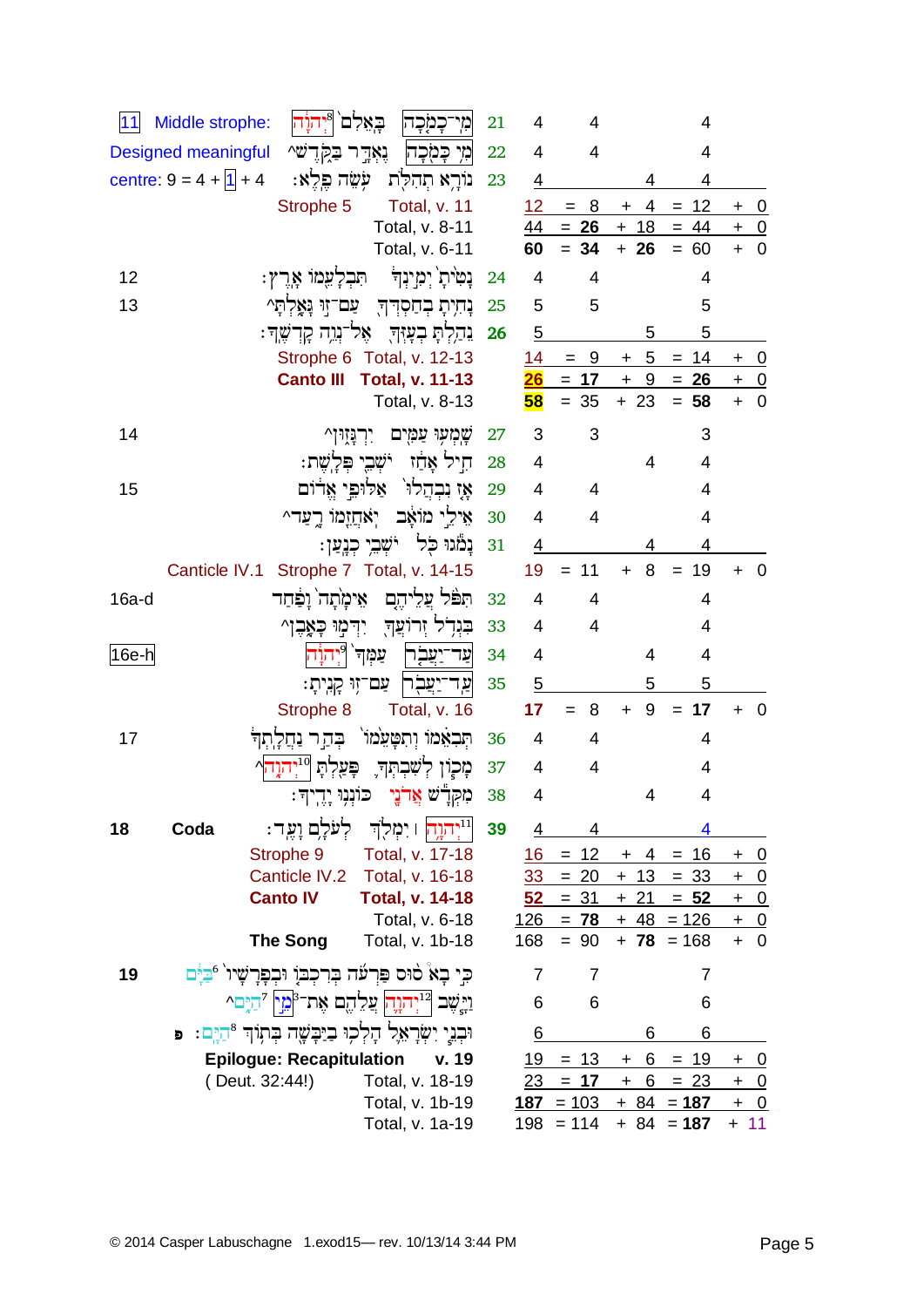| 20 | ַנְתִּקַחֹ מִרְיָם הַנְּבִיאָה אֲחֻוֹת אַהֲרֶן<br><b>Narrative</b> | 5   |     | 5       |     |       |         |   | 5      |
|----|--------------------------------------------------------------------|-----|-----|---------|-----|-------|---------|---|--------|
|    | <b>Framework Continued</b><br>אֶת־הַחָּף בְּיָדֱהִ^                | 3   |     | 3       |     |       |         |   | 3      |
|    | ּוֹתֵצָאַן כְל־הַנָּשִׁים אַחֲרֶיהָ בְּתָפִּים וּבִ                | 6   |     |         |     | 6     |         |   | 6      |
| 21 | יים^<br>ותעו                                                       | 3   |     | 3       |     |       |         |   | 3      |
|    | שירו <sup>. 13</sup> ליהוה<br><b>The Refrain</b><br>כי־            | 5   | و ا | 5       |     |       |         | 5 |        |
|    | sung by Miriam<br>ъ                                                |     |     |         |     |       |         |   |        |
|    | Total, v. 20-21                                                    | 26  |     |         |     | 15    | ÷       |   | $+ 26$ |
|    | Total, v. 1b-21                                                    | 213 |     | $= 114$ |     | $+99$ | $= 187$ |   | $+ 26$ |
|    | Total, v. 1a-21                                                    | 224 |     | $= 125$ | $+$ | -99   | = 187   |   | $+37$  |

### **At Marah YHWH put the people of Israel to the test**

Column **c**: words in the divine speech; **d**: words in the narrative framework

 **Total a b c d** ם 11 ה'ס ה' 11 ה' 10 ה'ס ה' 122 מ' ה' 11 ה' 122 ה' 123 ה' 123 ה' 123 ה' 123 ה' 123 ה' 123 ה' 123 ה' 123 ה' 123<br>ה' ה' 12 ה' 12 ה' 12 ה' 12 ה' 12 ה' 12 ה' 12 ה' 12 ה' 12 ה' 12 ה' 12 ה' 12 ה' 12 ה' 12 ה' 12 ה' 12 ה' 12 ה' 12  $\sim$  4  $\sim$  4  $\sim$  4  $\sim$  4  $\sim$  4  $\sim$ 4  $q^2$ לֹשֶת־יָמְיָם בַּמִּדְבֶר 4  $q^2$  Middle of **7** instances of 3 3 3 the word , 'water', in vs. 1-26. v. 22 **17** = 10 + 7 = 0 + **17** 23 4 4 4 ^ 6 6 6 5  $5$  5 5  $\frac{1}{2}$ על־כֵּן קַרֵא־שָׁמַהּ מַרֵח  $5$ Total, v. 22-23  $32 = 20 + 12 = 0 + 32$ 7 7 7 7 7 7 די די דעם על־משה לאמר מה־נשתה: 24 7 7 . ס 6 - 11 <u>ויצעק אָל־14 ניוֹר</u>ֶהוּ 15 מידה ב-25a kr, ניי הובלה ה-25a kr, נייל ב-15 $\vert$  6 ^הַמֱיִם 5 5 **26** 5 7 | 7 קלו דוק וּמְשָׁפֵּט וְשֵׁם נְסֵהוּ: 7 7 7 7 7 7 7 7 7 1 <sup>01</sup> 7 7 7 7 7 7 7 מ'אָכָור' אָם־שָׁמֹוֹעַ הִשְׁמַ֫עַ לְקַוֹּל<sup>ן 16</sup>יִדְתֶרַח אֱל<sup>וֹ</sup>דֶיךָ 26 1 5 5 5 5 5 הַיַּשֵׁר בִּעֵינֵיו<sup>י</sup> תַּעֲשֶׂה וְ<u>הָאֲזִנְתָּ</u> לְמְצְוֹתֵיו 5 5 5 speech addressed  $\frac{1}{2}$  יִשָּׁמַרְתֵּ כַל־חְקֵיוּ  $\frac{3}{3}$  3  $\frac{3}{3}$ 5 5 5 5 5 5 5 5 הַמַּחַלִּה אֲשֵׁר־שָׂמִתִּי בִמְצַרִיִם to Israel \* <sup>7</sup> <sup>7</sup> <sup>7</sup> Total, v. 26  $27 = 15 + 12 = 26 + 1$  Total, v. 25a-26 45 = **26** + 19 = **26** + 19 Total, v. 25b-26 **34** = 15 + 19 = **26** + 8 Total, v. 24-26 **52** = 33 + 19 = **26** + **26** Total, v. 19-26  $129 = 77 + 52 = 45 + 84$ Grand Total, v. 1a-26  $308 = 178 + 130 = 213 + 95$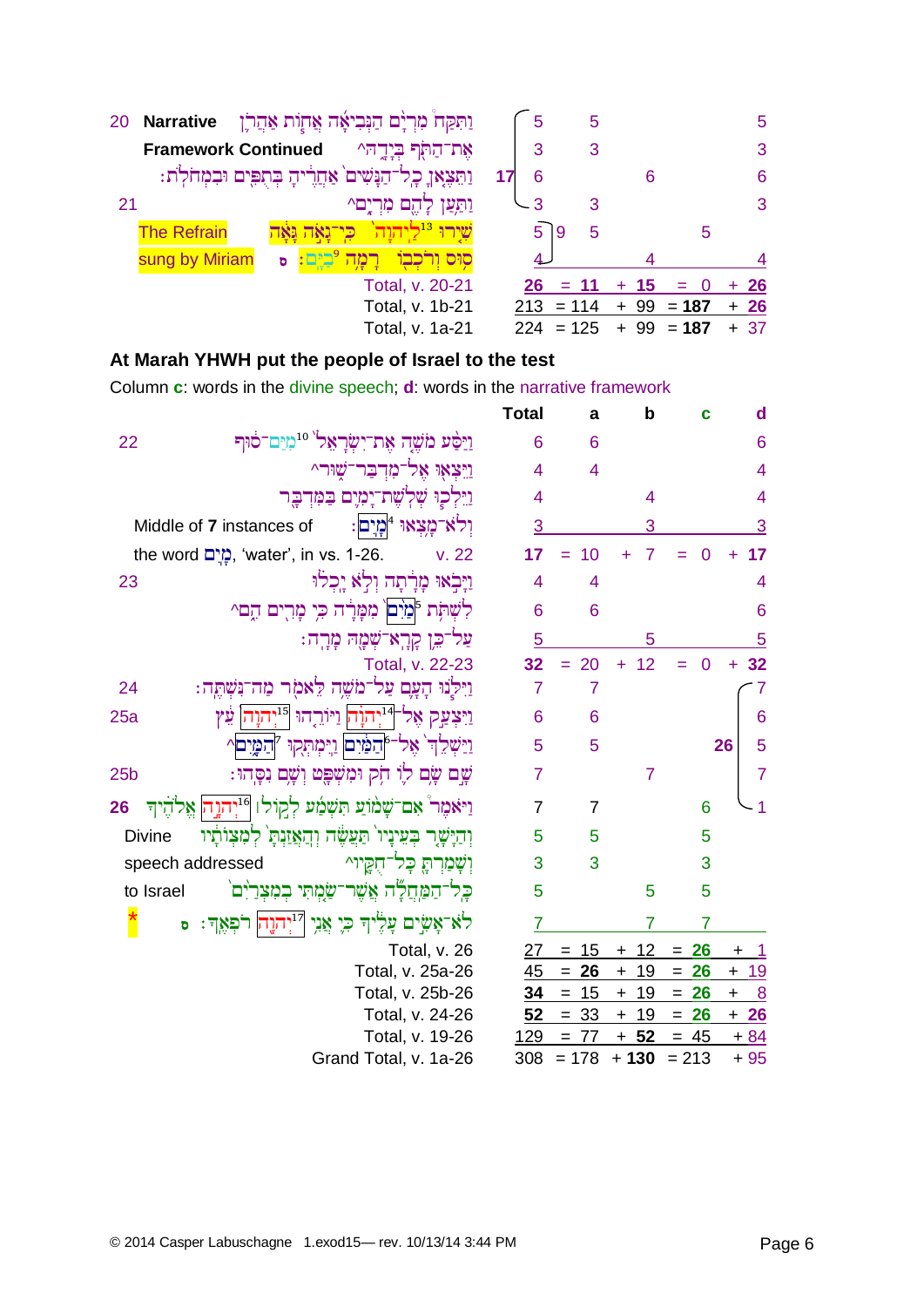**\*** The divine name occurs **<sup>17</sup>** times in the Song, the Epilogue and the narrative (vs. 20-26). It shares this feature with the Song of Moses and its Framework. See Observation 4 below.

### **Observations**

### **1. The Meaningful centre of the Song**

In terms of the 168 words of the Song, the middle words are to be found in  $v$ . 10ab  $(168 = 82 + 4 + 82)$ :

You blew with your blast: the sea covered them

In themselves, these words are meaningful, since they describe the practical side of YHWH's saving act. For the gist of the poem, representing its quintessential idea, we have to look for another deliberately designed meaningful centre. This is to be found on the level of the strophic structure: the middle Strophe 5, v. 11 ( $9 = 4 + 1 + 4$ ):

| ַמְי־כָמָׂכָה בָאֵלִם יְהוָה        | Who is like you among the gods, YHWH? |
|-------------------------------------|---------------------------------------|
| ַמִּי כָּמִׂכָה נֶאָדֶר בַּקִּדֶשׁ^ | Who is like you majestic in holiness? |
| נוֹרא תהלֹת _ עֹשׂה פֹלֹא:          | Awesome in radiance working wonders!  |

The meaningful centre, Strophe 5, v. 11, stands out for several reasons.

First, it contains the pivotal instance of the three conspicuous staircase parallelisms (vs. 6, 11, and 16e-h) – in box in the chart. Its striking form makes it noticeable as being of crucial importance.

The first staircase parallelism, v. 6, stands at the beginning of Canto II dealing with YHWH's powerful deed, shattering the enemy.

The staircase parallelism in v. 11 stands at the beginning of Canto III dealing with the meaning of YHWH's triumphant manifestation, the salvation of his people and *leading* them to his holy dwelling-place.

The third one, v. 16e-h, is positioned in a **17**-word strophe (v. 16) which stands at the beginning of Canticle IV.2 dealing with the fulfilling of YHWH's intention to *plant* them in his dwelling-place.

For the function of the striking rhetorical device of the staircase parallellism, see James Muilenburg, "A Liturgy on the Triumphs of Yahweh", in: *Studia Semitica et Biblica Th. C. Vriezen dedicata* (1966), pp. 233-251, as well as David Noel Freedman ("The Song of the Sea", in: *Pottery, Poetry and Prophecy,* Winona Lake IN, 1980, pp. 179-186, and more recently J. P. Fokkelman, *Major Poems of the Hebrew Bible,* Vol. I: Ex. 15, Deut 32, and Job 3, Assen, 1998, pp. 24-53.

Second, v. 11 contains the only rhetorical question in the poem, the strongest possible mode of expression. In comparison with an ordinary statement, the rhetorical question, which implicitly elicits a response from the hearer, is far superior when it comes to power of expression.

Rhetorical questions are frequently used in the Old Testament to express the absolute power, uniqueness, singularity and incomparability of a person, especially of YHWH. The rhetorical question is one of the most forceful and effectual ways employed in speech for driving home some idea or conviction. Because of its impressive and persuasive effect, the hearer is not merely listener: he is forced to frame the expected answer in his mind, and by doing so, he actually becomes a coexpressor of the speaker's conviction. See my dissertation *The Incomparability of Yahweh in the Old Testament*, E.J. Brill: Leiden, 1966, p. 23.

Third, in the Masoretic tradition the word כֲמֹכָה, 'like you', is written in an unusual

way: the word is normally written . כָמֹךְ The present form may have been intended as a graphic indication that v. 11 is of special importance.

As I have argued in my dissertation - dealing with the idea of YHWH's incomparability within the framework of corresponding expressions used in the daily speech of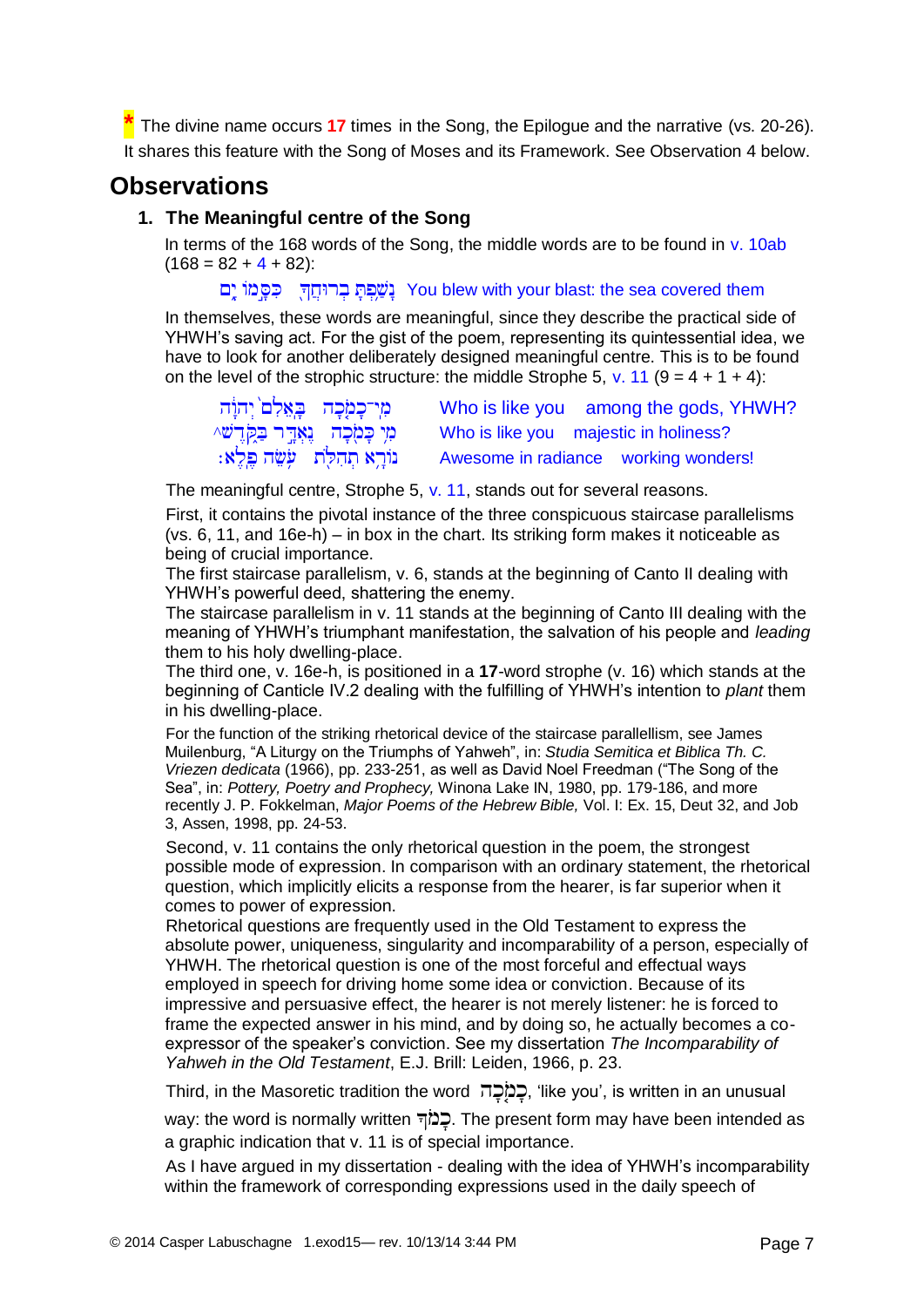Biblical times, and against the background of similar utterances in the religious languages of Mesopotamia, Egypt and Ugarit – the characteristics of YHWH associated with the idea that he is incomparable were considered his defining qualities that distinguish him from all other gods.

The first and foremost among these qualities are YHWH's saving acts in Israel's history as the redeeming God, the God of justice who frees the enslaved and helps the weak and the suppressed. In short, his peerlessness emerged through the events of the Exodus. This idea permeates the texts relating to YHWH's incomparability and reverberates particularly in the hymns praising him for this.

The relevant texts: **Ex. 8:6 (10)**; **Ex. 9:14**;), The Song sung at the Reed Sea, **Ex. 15:11**; **Deut. 3:24**; **Deut. 4:7**; **Deut. 4:32-35**; The Song of Moses, **Deut. 32:39**; The Blessing of Moses, **Deut. 33:26-29**; the Song of Hannah, **1 Sam. 2:2**; the Prayer of David, **2 Sam. 7:22**; the Song of David, **2 Sam. 22:32** (cf. Ps. 18:32); the Prayer of Solomon, **1 Ki. 8:23**.

In the Book of Psalms: **Ps.35:9-10**; **Ps. 40:6**; **Ps. 71:14-19**; **Ps. 77:12-16**; **Ps. 86:8- 10**; **Ps. 89:6-15**; **Ps. 113:5.7-9**.

And elsewhere: **2 Chron. 14:10**; **2 Chron. 20:6**; **Isa. 40:18**.**25-26**; **Isa. 44:6-8**; **Isa. 46:5-13**; **Mi. 7:18**.

#### **2. Overview of the compositional structure**

In terms of content, the Song divides into two main parts:

vs. 1b-13, dealing with the Exodus event

 vs. 14-18, the reaction of the nations and the fulfilling of YHWH's intention The bipartite structure is underscored by the division of the **39** verselines into precisely **26** in vs. 1b-13, and **13** in vs. 14-18, which reflects the YHWH-*'echad* formula: **39** = **26** + **13**. This numerical device buttresses the crucial idea of YHWH's uniqueness which is eloquently expressed in the meaningful centre in v. 11.

The compositional structure can be outlined as follows:



### **3. Significant numerical features of the Song and its Framework**

- There are 308 words in the Song and its Framework:  $44 \times 7 = 28 \times 11$ .
- Compare the  $462$  words in the Song of Moses:  $66 \times 7 = 42 \times 11$ .
- The Song and its Framework are divided into **26** Masoretic verses.
- There are **17** occurrences of the divine name in the Song and its Framework.
- The number **39** (verselines) also represents the numerical value of the name *mšh* 'Moses', the reverse of *hšm*, 'the Name' (revealed to Moses in Exodus 3!): the positional value of h (5) + š (21) + m (13) = **39**.
- The Song is made up of **78** (3 x **26**) cola.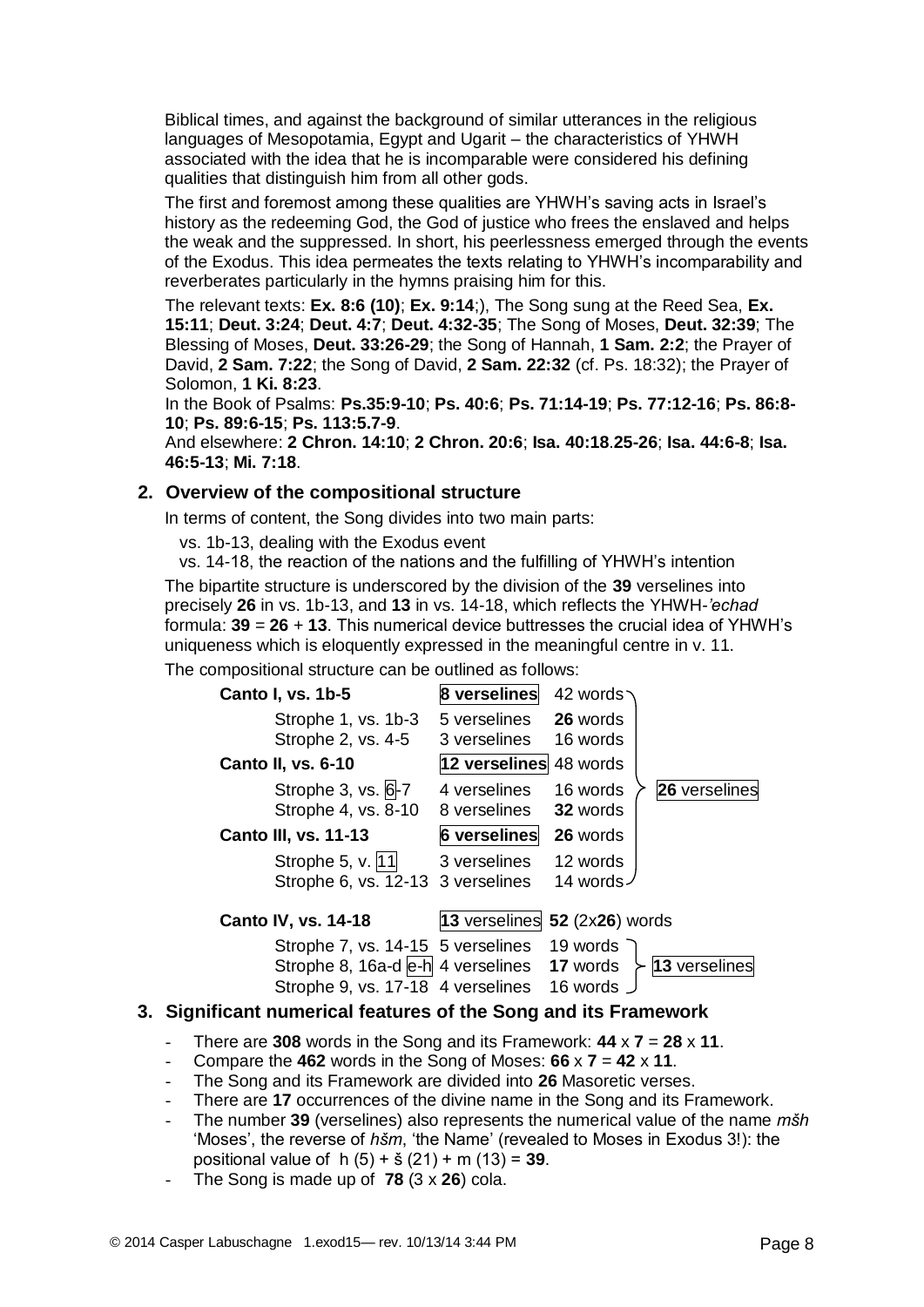- Including the Recapitulation (v. 19), we find **187** (**11** x **17**) words.
- The Song has **168** (24x**7**) words; including the **2**-word introductory formula: **170**.
- The statement about Israel's faith in YHWH (14:31) is composed of **17** words.
	- vs. 2-3 **17** words in total
- vs. 1b-3, Strophe 1 **26** words, with **17** after *atnach*
- 26 words after *atnach*
- vs. 4-7, Strophes 2-3 **32** words, with **17** after *atnach*
- vs. 1b-7 **58** words, with **34** (2 x **17**) after *atnach* (concatenation!)

- the **26** words in Strophe 1 and the **32** in Strophes 2-3 constitute the well-known

- *kebod-YHWH* formula: **58** = **32** + **26**
- vs. 8-10, Strophe 4 **32** words in total
- vs. 8-11, Strophes 4-5 **26** words before *atnach*
- vs. 6-11, Strophes 3-5 **60** words, with **34** (2 x **17**) before, and **26** after *atnach*
- vs. 6-10, Canto II **26** words before *atnach*
- vs. 11-13, Canto III **26** words, with **17** before *atnach*
- vs. 8-13 **58** words, once again **58** = **32** + **26** (*kebod-YHWH*)
- vs. 16, Strophe 8 **17** words in total
- vs. 14-18, Canto IV **52** (2 x **26**) words in total
- vs. 6-18 **78** (3 x **26**) words before *atnach*
	- vs. 1b-18, the Song **78** (3 x **26**) words after *atnach*
- vs. 18-19 **17** words before *atnach*
	- vs. 20-21a **17** words in the introduction to Miriam's Refrain
- vs. 20-21 **26** words dealing with Miriam's Refrain
- vs. 25a-26 **26** words before *atnach*
- vs. 25b-26 **34** (2 x **17**) words about YHWH putting Israel to the test
- vs. **26 26** words in YHWH's speech
- vs. 24-26 **52** (2 x **26**) words, with **26** in the narrative (Column d)
- vs. 19-26 **52** (2 x **26**) words after *atnach*
- vs. 1a-26 **130** (5 x **26**) words after *atnach*

- vs. 1a-27 **187** (**11** x **17**) words before *atnach,* including the last verse of the chapter, referring to the **12** springs and **70** palm trees, symbolically alluding to the **12** tribes of Israel and the **70** 'sons of Israel'. For the **12** sons of Jacob, who accompanied him to Egypt, and his **70** direct descendants, see Exod. 1:1-5. Compare also Observations 3 and 5 in my [Analysis of the Song of Moses](http://www.labuschagne.2b.deut32/) in Deuteronomy 32 to see how the number **70** reverberates there in various ways.

#### **4. The divine name in 15:1-26**

In vs. 1-19, the name occurs **11** times (1a, 1b, 3a, 3b, 6a, 6c, 11b, 16f, 17d,

18a, 19b) and 1x (2a), altogether **12** occurrences. Including the 5 instances in the rest of the narrative framework (21b, 25a (2x), 26a and 26b), the total number in 15:1- 26 rises to exactly **17**. In order to achieve this number, the author employed the designation אֲדֹנֵי my Lord', in v. 17e, instead of the expected divine name.

The fact that the Song of Moses and its Framework in Deuteronomy have **34** (2 x **17**) occurrences of the name YHWH is additional evidence for the conspicuously close relation between the great Song in Exodus 15 at the beginning of the journey through the desert, and the major Song in Deutronomy 32 at the end of the journey. This fact is one of the items in the massive evidence attesting to the conceptual and compositional unity of the Torah.